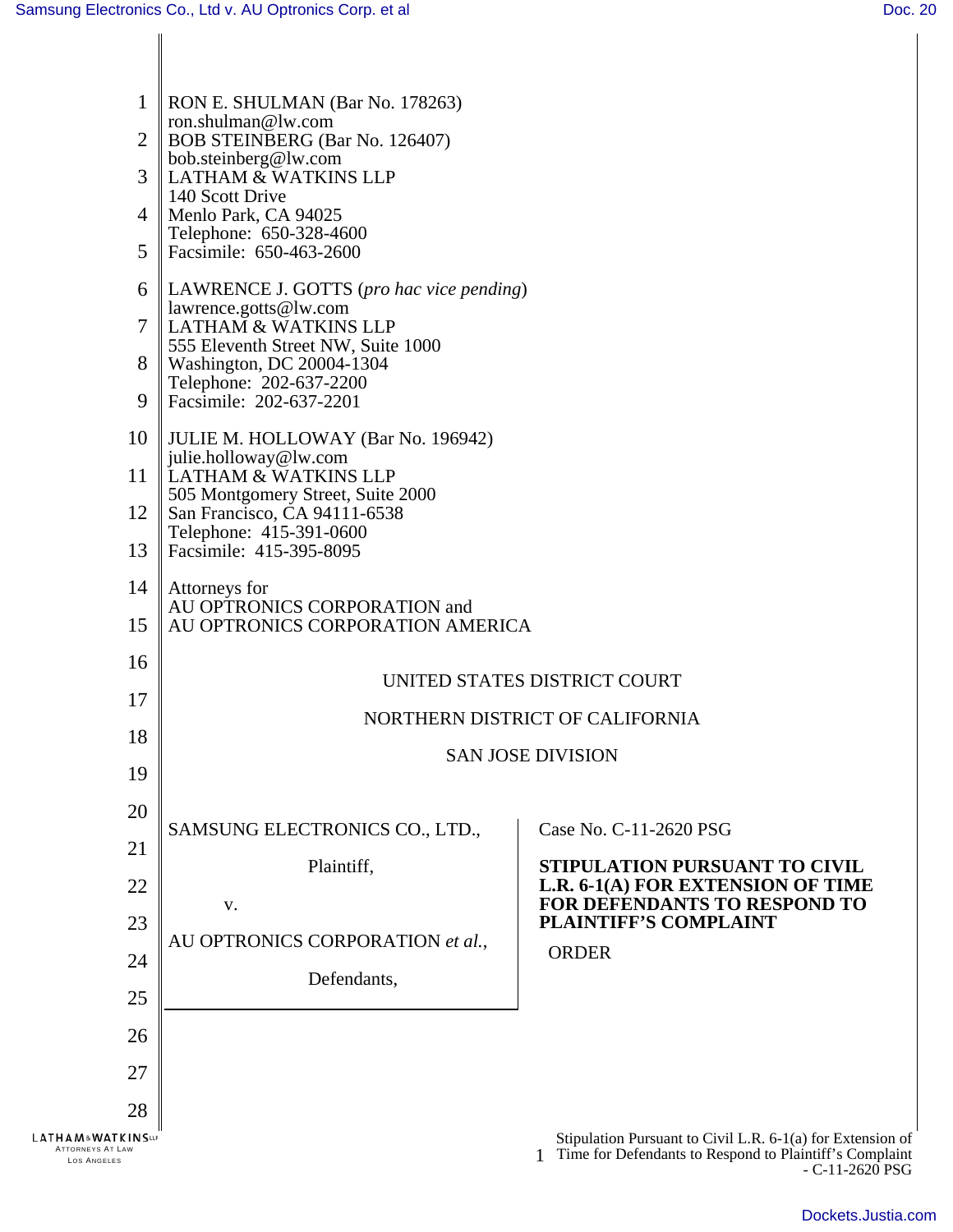| 1                                                                     | Pursuant to Civil L.R. 6-1(a), AU Optronics Corporation, AU Optronics Corporation                   |                                                                                                                                           |
|-----------------------------------------------------------------------|-----------------------------------------------------------------------------------------------------|-------------------------------------------------------------------------------------------------------------------------------------------|
| 2                                                                     | America, Acer America Corporation, Acer Inc., BenQ America Corp., BenQ Corp., SANYO                 |                                                                                                                                           |
| 3                                                                     | Electric Co., Ltd., and SANYO North America Corporation (collectively "Defendants") and             |                                                                                                                                           |
| 4                                                                     | Samsung Electronics Co., Ltd. ("Plaintiff") stipulate to extend the time within which Defendants    |                                                                                                                                           |
| 5                                                                     | are permitted to answer or otherwise respond to Plaintiff's complaint. The stipulated response      |                                                                                                                                           |
| 6                                                                     | date is August 15, 2011. This will not alter any deadlines fixed by the Court. In addition,         |                                                                                                                                           |
| 7                                                                     | Defendants waive the requirement that they be served with a summons pursuant to Fed. R.             |                                                                                                                                           |
| 8                                                                     | Civ. P. 4.                                                                                          |                                                                                                                                           |
| 9                                                                     |                                                                                                     |                                                                                                                                           |
| 10                                                                    | <b>Filer's Attestation:</b> Pursuant to General Order No. 45, Section X.B regarding signatures, Bob |                                                                                                                                           |
| 11                                                                    | Steinberg hereby attests that concurrence in the filing of this document has been obtained from     |                                                                                                                                           |
| 12                                                                    | the other signatories listed below.                                                                 |                                                                                                                                           |
| 13                                                                    |                                                                                                     |                                                                                                                                           |
| 14                                                                    | Dated: July 6, 2011                                                                                 | <b>LATHAM &amp; WATKINS LLP</b>                                                                                                           |
| 15                                                                    |                                                                                                     | By: /S/ - Bob Steinberg                                                                                                                   |
| 16                                                                    |                                                                                                     | <b>Bob Steinberg</b>                                                                                                                      |
| 17                                                                    |                                                                                                     | <b>Attorneys for Defendants</b><br>AU OPTRONICS CORPORATION and                                                                           |
| 18                                                                    |                                                                                                     | AU OPTRONICS CORPORATION AMERICA                                                                                                          |
| 19                                                                    |                                                                                                     | WILSON SONSINI GOODRICH & ROSATI                                                                                                          |
| 20                                                                    |                                                                                                     | By: /S/ - James Yoon<br>James Yoon                                                                                                        |
| 21                                                                    |                                                                                                     |                                                                                                                                           |
| 22                                                                    |                                                                                                     | <b>Attorneys for Defendants</b><br>ACER INC.,                                                                                             |
| 23                                                                    |                                                                                                     | ACER AMERICA CORPORATION,<br>BENQ CORP., and                                                                                              |
| 24                                                                    |                                                                                                     | BENQ AMERICA CORP.                                                                                                                        |
| 25                                                                    |                                                                                                     |                                                                                                                                           |
| 26                                                                    |                                                                                                     |                                                                                                                                           |
| 27                                                                    |                                                                                                     |                                                                                                                                           |
| 28                                                                    |                                                                                                     |                                                                                                                                           |
| <b>LATHAM&amp;WATKINSUP</b><br><b>ATTORNEYS AT LAW</b><br>LOS ANGELES |                                                                                                     | Stipulation Pursuant to Civil L.R. 6-1(a) for Extension of<br>Time for Defendants to Respond to Plaintiff's Complaint<br>$-C-11-2620$ PSG |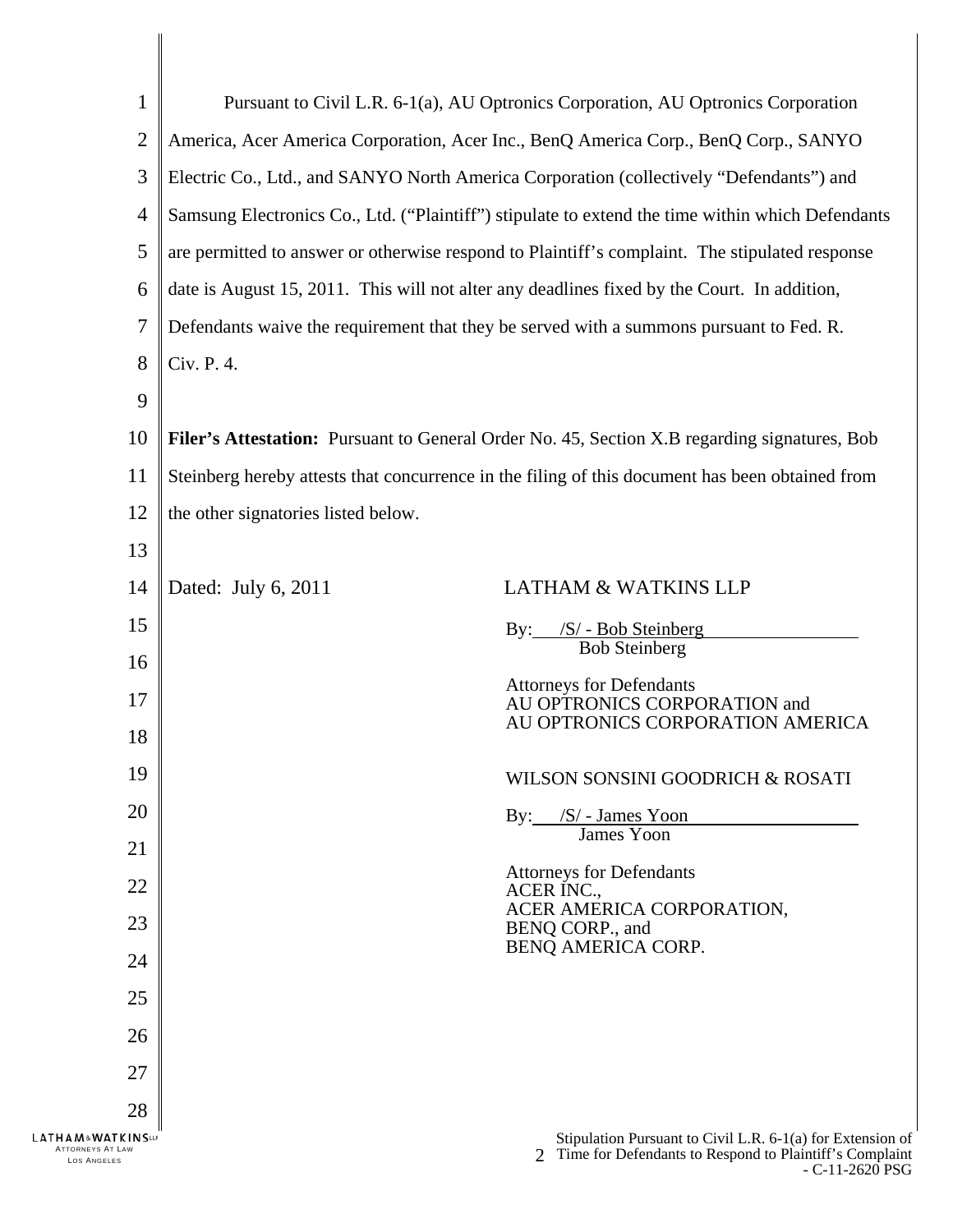